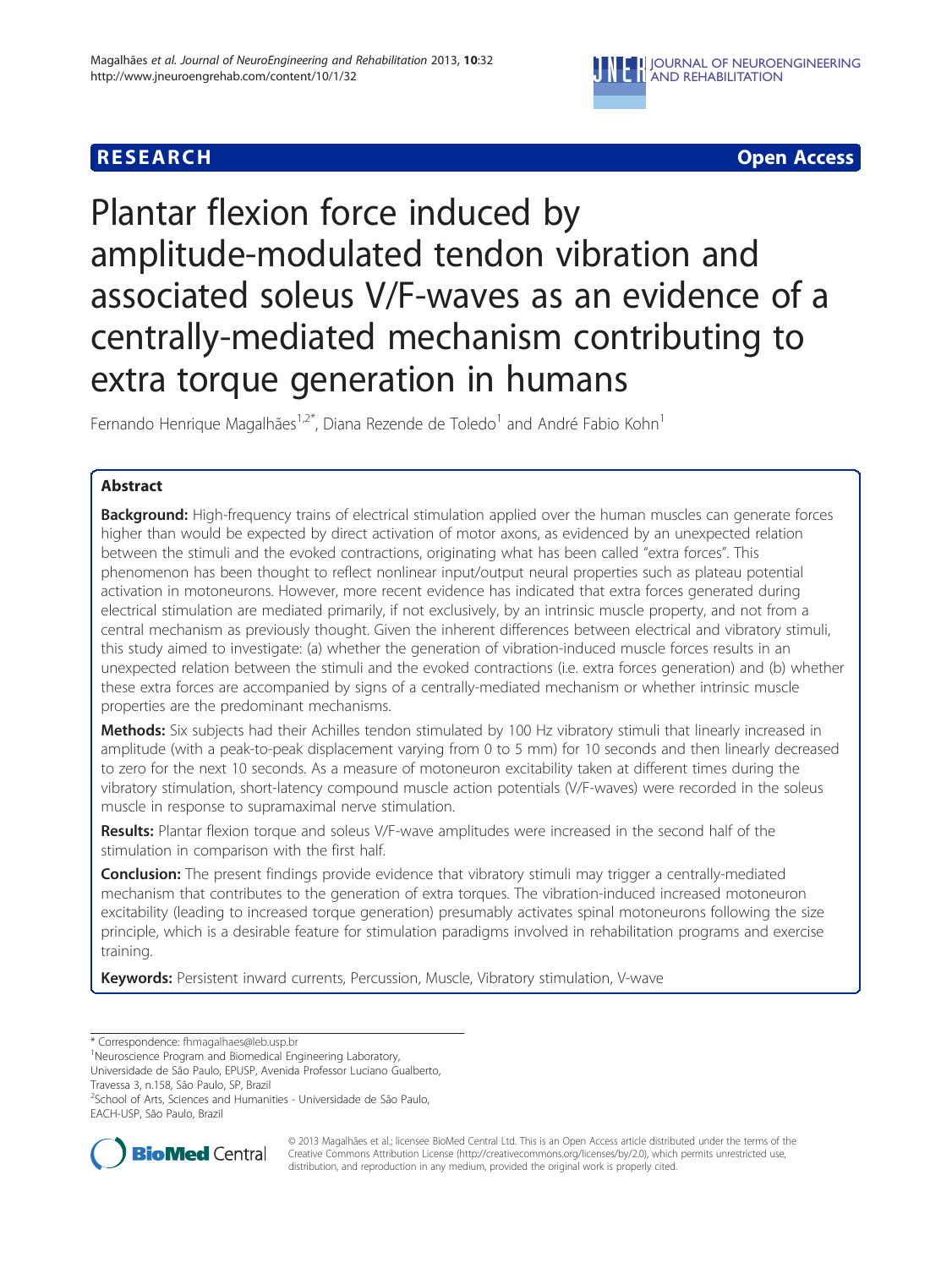#### Background

High frequency trains of electrical stimulation applied over the muscles can generate forces that are larger than would be expected by direct activation of motor axons, as evidenced by an unexpected relation between the stimuli and the evoked contractions [[1-3](#page-9-0)]. These extra torques/forces were not present when a nerve block was applied proximal to the stimulation site [\[1,2,4](#page-9-0)], but remained present both in complete spinal cord-injured [[1,5\]](#page-9-0) and healthy sleeping subjects [\[1](#page-9-0)], suggesting that an involuntary, centrally-mediated mechanism (i.e. generated by intrinsic properties of spinal neurons) was behind the extra torque generation. More specifically, the extra torque was proposed to be due to an increase in firing rate and recruitment of new motoneurons through either the activation of persistent inward currents (PICs) and/or the development of post-tetanic potentiation  $(PTP)^{a}$  [\[1,2](#page-9-0)].

However, in an elegant series of experiments performed in humans and in decerebrate cats, Frigon et al. [[6\]](#page-9-0) have provided strong evidence that the extra torque generated during electrical stimulation is mediated primarily, if not exclusively, by an intrinsic muscle property (i.e. a peripheral mechanism), and not from a central mechanism as previously thought. PIC amplitudes are known to be modulated by limb position, with larger PIC amplitudes at longer muscle lengths [\[7](#page-9-0)]. However, Frigon et al. [\[6](#page-9-0)] observed that the extra torques generated by electrical stimulation of the ankle muscles increased at shorter muscle lengths, a typical behavior attributed to peripheral muscle properties [\[8,9\]](#page-9-0). Moreover, extra forces and their length-dependent modulation were unaffected by sciatic nerve transection or methoxamine injection in cats and nerve block in humans [\[6](#page-9-0)]. Therefore, whether the electrically-evoked extra forces are generated by nonlinear input/output properties intrinsic to spinal neurons or to the muscle itself is still a controversial issue, with the most recent findings pointing to a mechanism that is intrinsic to the muscle.

It is well established that motoneuron firing is modulated by intrinsic motoneuron properties and by synaptic inputs. For example, the activation of PICs requires the opening of voltage-gated L-type Ca ++ channels in the motoneuron dendrites, which occurs due to summation of excitatory postsynaptic potentials. These PICs may produce continuous depolarization (plateau potential) [[10,11\]](#page-9-0) and consequently self-sustained motoreuron discharge. A transient depolarization of sufficient amplitude and duration ("on" stimulus) can initiate a plateau potential [\[12](#page-9-0)]. For example, high-frequency (300 Hz) electrical stimulation of afferent fibers can activate PICs in the associated motoneurons of decerebrate cats [\[13](#page-9-0)]. Similarly, synaptic inputs from Ia afferents has been shown to generate PICs that are distributed extensively throughout the motoneuron pool of decerebrate cats [[13](#page-9-0)-[17\]](#page-9-0). However, the extra torques evoked by highfrequency stimulation may not reflect univocally what occurs at the motoneuron, but may be due to peripheral muscle properties, at least with regard to muscle torques/ forces evoked by electrical stimulation [\[6](#page-9-0)]. Therefore, the questions that may be posed are whether extra torques may be evoked by high-frequency vibration and whether these extra torques may be due to peripheral muscle properties or central neural mechanisms.

High frequency (e.g., 80 Hz or higher) vibratory stimulation of a tendon mainly stimulates muscle spindle primary endings [[18,19\]](#page-9-0) and may evoke involuntary repeated muscle contractions via tonic vibration reflexes (TVRs) [[20](#page-9-0)]. The complex action of vibration on the motoneuron includes both monosynaptic and oligosynaptic excitation [[21](#page-9-0)], and the activation of plateau potentials has also been suggested to play an important role in the generation of TVR in the unanesthetized decerebrate cat [\[22](#page-9-0)]. However, direct experimental evidence that vibratory stimuli facilitate the genesis of an intrinsic motoneuron property (i.e. PICs activation) in humans has been obtained only at a low level of muscle activation that involved paired motor unit recordings [\[23](#page-9-0)-[25](#page-9-0)]. For example, Gorassini et al. [[23](#page-9-0)] showed that brief vibration can lead to self-sustained firing in human motoneurons, as vibratory stimulation of the tibialis anterior tendon recruited an additional motor unit (i.e. "test" unit) even though the firing rate of the "control" unit (firing due to the maintenance of a lowlevel background voluntary contraction) remained the same or decreased.

Whether a centrally-mediated mechanism (e.g. selfsustained firing of motoneurons) may or may not play a role in the generation of extra forces evoked by vibration is not yet clear from the data found in the literature. In other words, it is unknown whether the strong muscle contractions observed in response to vibratory stimulation (TVRs) reflects a contribution of a nonlinear input/ output property intrinsic to spinal neurons. Furthermore, paradigms avoiding voluntary contractions might be preferable, so as to exclude the influence of possible changes in cortical excitability. Therefore, the aim of the present study was to investigate: (a) whether the generation of vibration-induced large muscle forces would result in an unexpected relation between the stimuli and the evoked contractions (i.e. extra torque/force generation) and (b) whether these extra torques would be accompanied by signs of a centrally mediated mechanism (e.g. PICs activation) or whether intrinsic muscle properties would be the most likely mechanisms.

It should be emphasized that there are important differences between the effects of electrical and vibratory stimuli. An obvious difference is the lack of antidromic activation of motoneuron (and sensory) axons during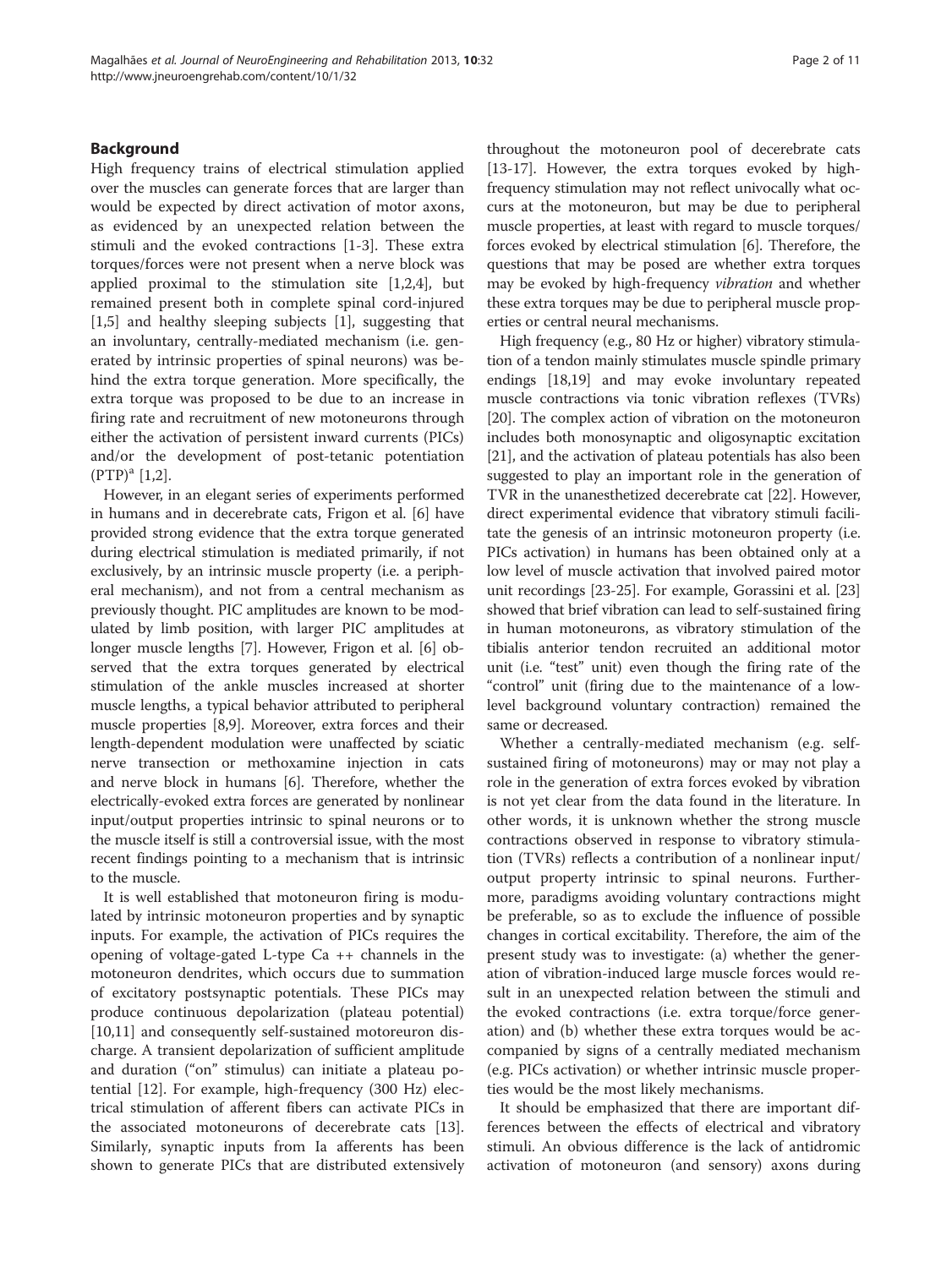vibration. This means that there is no collision (and annihilation) of reflexively generated action potentials and the antidromic action potentials. In addition, the temporal dispersion of Ia afferent volleys in the tibial nerve induced by Achilles tendon percussion is much greater than that of electrically induced volleys, which may lead to differences in central transmission [[26](#page-9-0)]. Furthermore, group II, Ib and cutaneous afferent discharges induced by electrical stimulation of the tibial nerve are different from those induced by Achilles tendon percussion [\[27,28\]](#page-9-0). Hence, whether substantial levels of muscle forces evoked by vibration are mediated by properties intrinsic to motoneurons and/or to the muscle cannot be predicted from the previous experiments with electrical stimulation.

In the present paper, plantar flexion torque (i.e. triceps surae muscle force) is measured in response to a 100 Hz vibration whose amplitude is slowly increased and then decreased back to zero. This paradigm was motivated by previous experiments in animals where the development of plateau potentials in motoneurons resulted in a marked hysteresis in the input–output properties of the cell (current–voltage, current-frequency) during triangularshaped patterns of electrical stimulation [[17](#page-9-0)]. Similarly, electrical stimulation patterns with the frequency modulated by a triangular waveform (linearly increasing to a peak frequency and then linearly decreasing) produced greater muscle force on the decreasing side of the ramp. This result could be due to plateau potential generation [[1,2](#page-9-0)], but it may also be due to peripheral properties intrinsic to the muscle [\[29\]](#page-9-0).

As a measure of motoneuron excitability estimated at different times during the vibratory stimulation, shortlatency compound muscle action potentials (CMAPs) were recorded in the soleus muscle in response to supramaximal stimulation delivered to the posterior tibial nerve. In the present study, such responses are interpreted as V-waves, F-waves, or even a combination of both. Therefore, the term V/F-waves will be used in the text. A more detailed explanation about the generation of V/F-waves is given in the first two paragraphs of the Discussion.

#### Methods

Six male subjects  $(27.5 \pm 6.3 \text{ years}; \text{ mean } \pm \text{ SD})$ volunteered to participate in this study. All subjects were healthy and physically active, with no known musculoskeletal injuries or neurological disorders. All were rightfooted. All subjects gave informed consent and all procedures were approved by the Human Ethics Committee of the Institute of Psychology at the University of São Paulo. The experiments were conducted in accordance with the Declaration of Helsinki.

Subjects were seated on a customized chair designed for measuring ankle torque during isolated isometric plantar flexion contraction. The hip, knee and ankle of the right leg were maintained at 90°. A strain gauge force transducer (Transtec N320, Brazil) was attached to the pedal to which the right foot was fastened.

At the beginning of the session, subjects were asked to perform two MVCs of plantar flexion. The maximum force value achieved was taken as the MVC force value. All measurements in this paper are expressed as a percentage of the MVC (and hence the terms torque and force are used interchangeably).

The Achilles tendon of the right leg was stimulated mechanically by means of a LW-126-13 vibration system (Labworks, USA), consisting of a power amplifier and a shaker (cylindrical body, with diameter 10.5 cm and length 13.5 cm). The shaker was positioned so that the tip of the shaker (round-shaped plastic tip, 1 cm diameter) was pressed against the Achilles tendon in order to keep a steady pressure and a fixed position on the tendon. A LabView system (National Instruments, USA) was utilized to generate amplitude-modulated signals with 20-s duration, which were delivered to the input of the shaker's power amplifier in order to obtain the desired mechanical stimulation. More specifically, 100-Hz sinusoidal signals were modulated in amplitude by a triangular wave of 0.05 Hz, so that the displacement amplitude of the 100-Hz vibrations linearly increased from zero (no stimulation) to a peak (around 5 mm peak-to-peak of the sinusoidal displacement) during 10 s of stimulation and then linearly decreased to zero during other 10 s. An ADXL78 accelerometer (Analog Devices, USA) was attached to the movable part of the shaker in order to monitor the parameters of the mechanical stimuli. The peak-to-peak acceleration of the 100-Hz sinusoidal vibration recorded at time = 10 s of the stimulation signal (i.e. at the peak amplitude of the triangular wave) was 200·g in the average (200 times the acceleration of gravity), which corresponds to a peak-to -peak displacement of the tip of the shaker around 5 mm.

Torque signals were low-pass filtered at 15 Hz using a Butterworth filter. The torque generated in response to each of the 20-s stimulation trial was plotted as a function of time. The area under the torque was then quantified for the first and for the second half of the vibratory stimulation: 0 to 10 s (area = T) and 10 to 20 s (area = T'). Note that T and T' correspond to the same displacement amplitude of the vibratory stimulation.

Surface EMG signals were recorded using round-shaped surface electrodes (0.8 cm diameter, proximal-distal orientation, with an inter-electrode distance of 2 cm) positioned over the right soleus muscle, the most proximal contact being 4 cm beneath the inferior margin of the two heads of the gastrocnemius muscles. A ground electrode was placed over the tibia. The EMG signals were amplified and filtered (10 Hz to 1 kHz) by a MEB-4200 system (Nihon-Kohden, Japan). For qualitative evaluation, the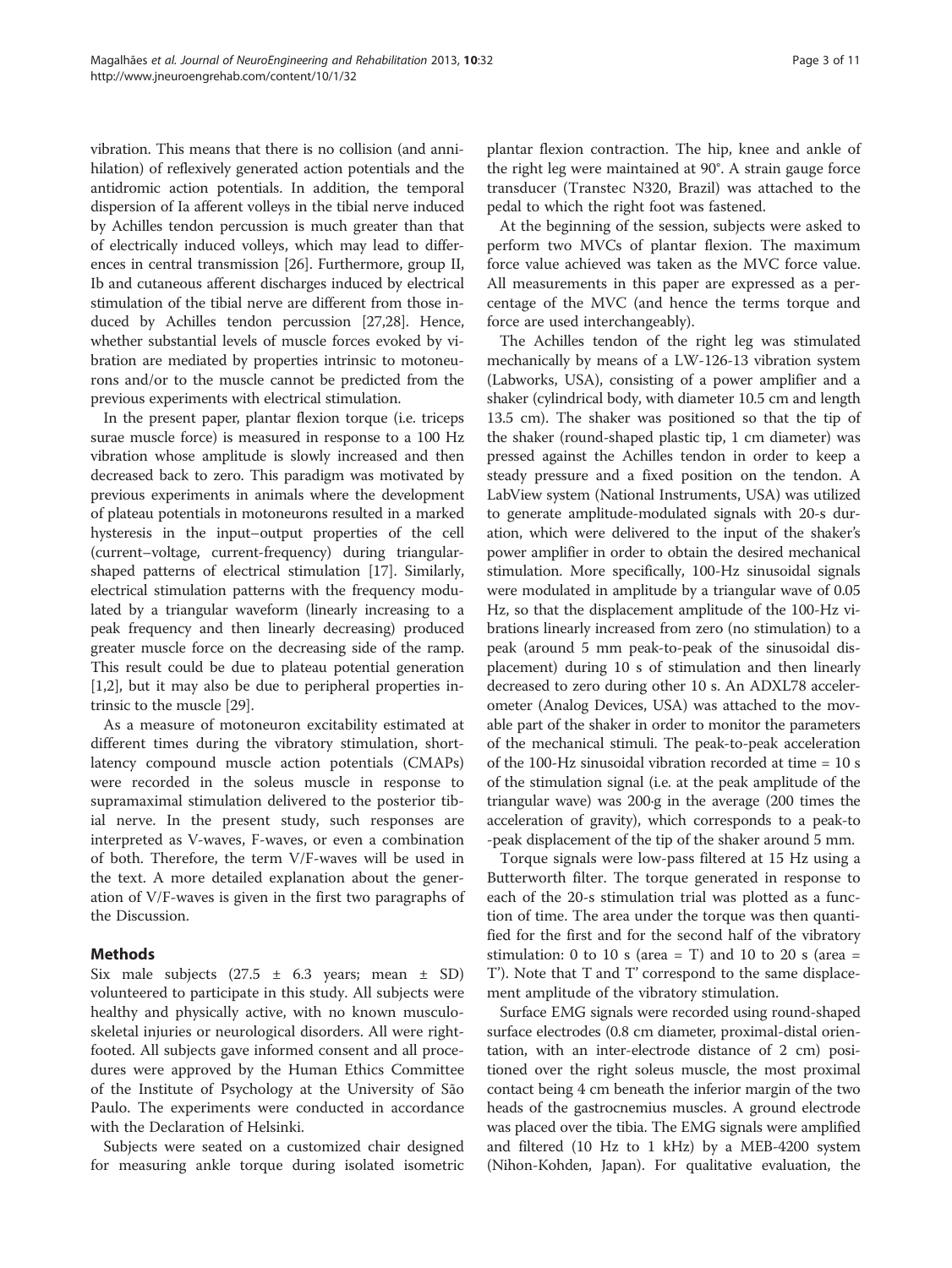EMG envelope was obtained by low-pass filtering (5-Hz cut-off frequency) the rectified EMG signals.

V/F-waves were evoked by supramaximal electrical stimulation (test stimuli) of the posterior tibial nerve (duration, 0.2 ms) delivered through surface electrodes with the cathode (area =  $2 \text{ cm}^2$ ) in the popliteal fossa and the anode (area =  $8 \text{ cm}^2$ ) against the patella. The maximal peak-to-peak amplitude of the soleus CMAP (maximal M wave, Mmax) was obtained. The stimulus intensity used to elicit V/F-waves was  $\sim$ 150% of that required to elicit the Mmax.

A single supraximal stimulus was delivered to the posterior tibial nerve at the latencies 4, 8, 12 and 16 seconds after the beginning of the vibratory stimulation. The test stimulus terminated the stimulation trial, that is, the vibratory stimulation was discontinued after the delivery of a supramaximal stimulus. This avoided the torque generated in response to the test stimulus to interfere with the rest of the stimulation trial and also avoided the influence from sensory receptors activated by the test stimulus. Therefore, an independent stimulation trial was performed for each V/F-wave obtained. A sample of 8 to 9 V/F-waves was obtained for each latency described above, thereby requiring 8–9 stimulation trials to be performed for each latency. The respective responses are named here VF1 (for 4 s latency), VF2 (for 8 s latency),  $VF2'$  (for 12 s latency) and  $VF1'$  (for 16 s latency). In addition, V/F-waves were also obtained at rest (before vibration initiation) and immediately after the entire vibratory stimulation duration (20 s), named VFc and VFc', respectively. For all cases, at least one minute of rest was allowed between consecutive trials. Figure 1 illustrates the experimental paradigm used to evoke V/F-waves.

The rationale to choose such a paradigm was that V/Fwaves would be compared under equivalent displacement amplitudes of the vibratory stimulus, because vibration amplitudes are equivalent at 4 and 16 seconds as well as at 8 and 12 seconds of vibratory stimulation (i.e. around 2 mm for VF1 and VF  $1'$  and around  $4$  mm for VF  $2$  and VF  $\,$ 2', while VF c and VF c' were obtained without stimulation). Areas under the torque curves were quantified as T and T' (as explained above) using a similar rationale. Figure [2](#page-4-0)A illustrates the different times at which supramaximal electrical stimuli were delivered and a simple representation of the torque areas is shown.

The subjects were asked to relax completely, not making any voluntary effort during the stimulation trials. Each subject completed 8 to 9 trials of each stimulation paradigm described above. Torque, EMG and acceleration signals were acquired (sampled at 5 kHz).

The peak-to-peak amplitude of each V/F-wave was normalized to the amplitude of its respective Mmax. This is important because variations on Mmax amplitudes with varying levels of voluntary contraction of the



soleus muscle have been reported, even though the ankle position (joint angle) remained unchanged [\[30\]](#page-9-0), which supports previous recommendation [\[31](#page-9-0)] that in reflex studies it is necessary to normalize reflex response amplitudes to the corresponding Mmax obtained at the same joint angle and under the same experimental conditions. In order to allow appropriate comparisons, the peak-to-peak amplitudes of the V/F-waves (each expressed as a percentage of its respective Mmax) were normalized by the mean amplitude obtained in the control condition (i.e. at rest, Fc). A repeated-measures ANOVA with planned comparisons [\[32\]](#page-10-0) was used to compare the V/F-wave peak-to-peak amplitudes between F1 and F1', F2 and F2' and Fc and Fc'. A two-tailed paired  $t$  test was used to compare the torque areas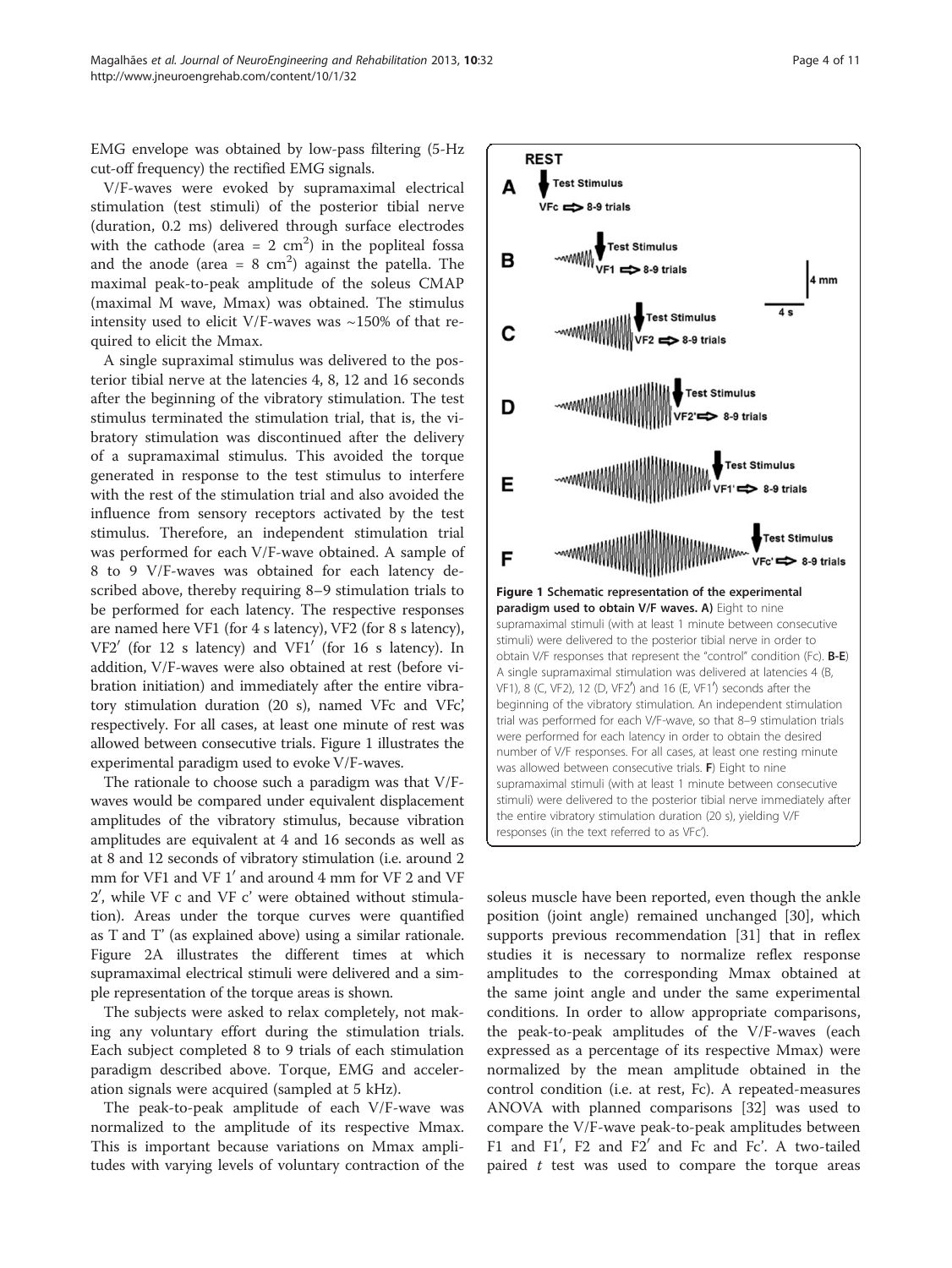<span id="page-4-0"></span>Magalhães et al. Journal of NeuroEngineering and Rehabilitation 2013, 10:32 Page 5 of 11 http://www.jneuroengrehab.com/content/10/1/32



(expressed in percentage of MVC multiplied by seconds) between T and T'.

#### Results

Since T and T' correspond to torque areas taken during the first and the second half of the vibratory stimulation, respectively, we have also performed a paired  $t$  test in order to compare the amplitude of the V/F-waves taken during the first half of the vibratory stimulation with those taken during the second half. For this analysis, VF1 and VF2 measurements were included in a single sample (VF), the same being done for  $F1'$  and  $F2'$ (resulting in VF'). Note that by agglutinating V/F-wave measurements, VF and VF' were composed by samples of 16 to 18 F-waves for each subject, which is approximately two times higher than the sample sizes of VF 1,  $VF 2, VF 1'$  and  $VF 2'$  (see description above).

All the analyses were performed using the statistical package SPSS 15.0 for Windows (SPSS, Inc., Chicago, IL), with significance level set at  $P < 0.05$ .

Figure 2B-D shows force and EMG signals generated by amplitude-modulated vibratory stimuli for a representative subject. Note that during the decreasing phase of the vibration amplitude (second half of stimulation), the force decayed slower than expected on the basis of the force build up that occurred during the rising vibration amplitude (Figure 2B). The same behavior could be observed with regard to the time course of the EMG build up. This means that there is a marked hysteresis in the force generation (Figure 2D), which was observed for all the 6 subjects analyzed (see Figure [3A](#page-5-0)). On the other hand, the clear hysteresis shown in the graph of the EMG envelope as a function of vibration amplitude (Figure 2D, right panel) did not happen for all subjects (see Figure [4](#page-6-0) for an example in which no clear hysteresis occurred in the EMG envelope versus vibration amplitude plot). V/F-waves evoked during the second half of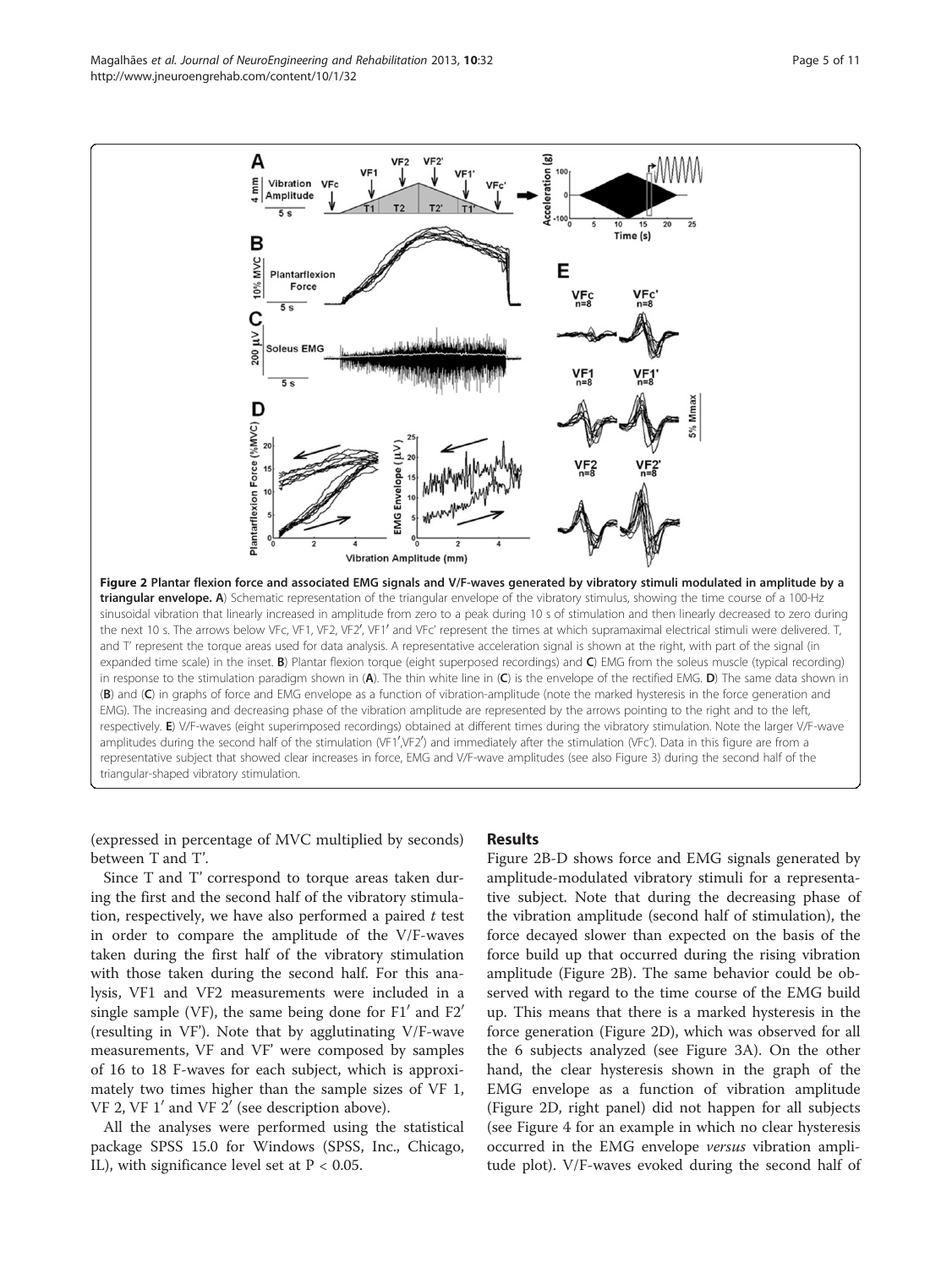<span id="page-5-0"></span>Magalhães et al. Journal of NeuroEngineering and Rehabilitation 2013, 10:32 http://www.jneuroengrehab.com/content/10/1/32



the stimulation showed peak-to-peak amplitudes larger than those obtained during the first half of the stimula-tion. Figure [2E](#page-4-0) shows VFc, VFc', VF, VF1′, VF2 and VF2′ obtained from a representative subject in which clear increases in V/F-waves amplitudes could be observed (see Figure [4](#page-6-0)E for a subject that showed a smaller evidence of this behavior).

Comparisons performed on group data  $(n = 6)$  showed significant differences between the area under the torque taken during the first (T) and the second (T') half of the vibratory stimulation (t(5) = 5.824,  $P = 0.002$ ), as shown in Figure 3. In addition, group data showed significant differences between peak-to-peak V/F-wave amplitudes obtained at different times during the triangular-shaped vibratory stimulation  $(F(5,30) = 5.571, P = 0.001)$ . Planned comparisons showed that VFc' was larger than VFc  $(F(1,5) = 9.002, P = 0.030)$ , VF1' was larger than VF1  $(F(1,5) = 12.362, P = 0.017)$  and VF2' was larger than VF2 ( $F(1,5) = 9.084$ ,  $P = 0.029$ ) (Figure [5\)](#page-7-0). Comparisons performed on group data  $(n = 6)$  showed significant differences between V/F-wave amplitudes taken during the first (VF) and the second (VF') half of the vibratory stimulation  $(t(5) = 7.081, P = 0.001)$ .

#### **Discussion**

Both F and V-waves are routinely obtained in response to strong electrical stimulation (supramaximal stimulation) applied to a peripheral nerve. Such stimulation generates action potentials that travel orthodromically through the efferent fibers and reach the muscle, thereby eliciting a strong, direct motor response  $(M_{MAX})$ . No H-reflex is observed due to the collision between antidromic and orthodromic spikes. However, the action potentials traveling antidromically reach the cell bodies of the MNs making a small fraction of them to fire orthodromic action potentials that travel back towards the muscle. This generates a relatively small amplitude CMAP called F-wave, which is typically obtained in resting subjects (or at least under the absence of any voluntary effort). On the other hand, if the subject maintains a steady voluntary contraction and the same supramaximal stimulus is delivered to the peripheral nerve, a reflex response appears, called the V-wave (associated with a voluntary drive). The rationale behind the genesis of this response is that the descending drive activates a subset of MNs making their axons conduct action potentials orthodromically. These action potentials collide with the antidromic volley generated by the supramaximal stimulation. Consequently, this subset of MNs (recruited by the descending command) will be susceptible to be activated by the reflex afferent volley generated by the supramaximal electrical stimulus. Computer simulations of a large-scale neuromuscular model [\[33\]](#page-10-0) provide an illustration of the mechanisms behind the generation of the V-wave [[34](#page-10-0)]. Therefore, F-waves are considered to be a general measure of excitability of the spinal motoneuron pool [\[35,36](#page-10-0)] and have been used to assess motoneuron excitability in a large diversity of protocols [[37](#page-10-0)-[40](#page-10-0)], while V-waves roughly reflect the number of spinal MNs being activated by the volitional drive [\[41,42\]](#page-10-0), and hence are frequently used to measure the level of efferent drive.

In the present study, subjects were relaxed completely, as they were told not to make any voluntary effort during the stimulation trials. Therefore, if all MNs remained silent while the supramaximal test stimulus was applied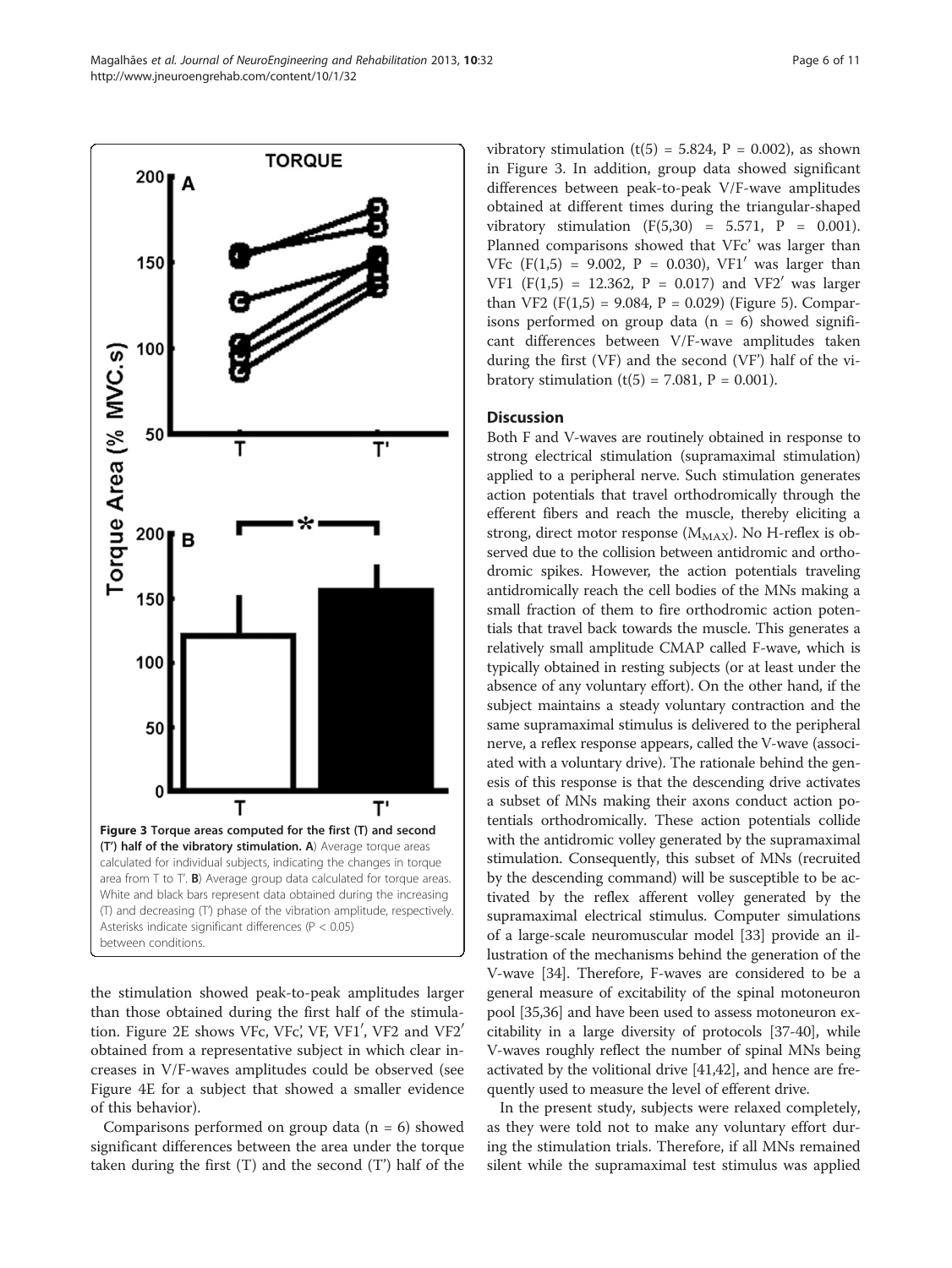<span id="page-6-0"></span>Magalhães et al. Journal of NeuroEngineering and Rehabilitation 2013, 10:32 Page 7 of 11 http://www.jneuroengrehab.com/content/10/1/32



one would obtain F-waves in response. However, if the vibratory stimulation used in the present study activated a plateau potential mechanism this could make the MNs to discharge autonomously. Therefore, V-waves would occur as a consequence of the collision between action potentials generated by self-sustained MN discharges and those traveling antidromically (i.e. activated by the electrical supramaximal stimulation), thereby allowing the reflexively generated efferent volley to reach the muscle. In this context, V-waves would reflect the number of MNs being activated involuntarily, due to bistable MN behavior, rather than by a volitional drive as in most studies involving V-wave measurements. This is a novel method/interpretation that may be very useful for those researching the occurrence of bistability in human MNs. Actually, the CMAPs recorded in the present study may have resulted from a summation of F-waves and Vwaves because not all MNs of a given pool can enter a bistable state involving self-sustained firing [[43\]](#page-10-0). Therefore, this paper refers to V/F waves as the short-latency CMAPs recorded in the soleus muscle in response to supramaximal stimulation to the posterior tibial nerve. Particularly, increased V/F waves represent augmented levels of MN excitability, by reflecting self sustained firing of fully bistable MNs (V-waves) and/or plateau potentials generated in partially bistable MNs (F-waves). For a deeper discussion regarding bistable behavior of spinal MNs, see [[10,](#page-9-0)[44\]](#page-10-0).

Higher levels of plantar flexion torque were generated during the second half of the triangular-shaped vibratory stimulation than in the first half. These higher torque values were associated with significant increases in soleus V/F -wave amplitudes, which provide strong evidence that motoneuron excitability was higher during the decreasing amplitude part of the vibratory stimulation. A recent paper has addressed this issue by means of computer simulations of a large-scale neuromuscular model [[45\]](#page-10-0). The simulations showed a similar hysteresis in torque development to a triangular input activation as that found here in human subjects (see their Figure six). More importantly, this hysteresis was only found when the MNs were generating plateau potentials due to PIC generation in their dendrites. The delay in peak torque seen in Figure [2](#page-4-0) with respect to the peak of the vibratory input may be attributed to the slow dynamics of plateau potential generation, yielding a slow increase of MN firing rate (see Figure two in [[46](#page-10-0)]).

Additionally, the soleus muscle EMG envelope values were usually increased, probably by a combination of recruitment of additional motor units and increase in the firing rate of already recruited motor units. Both presynaptic and postsynaptic mechanisms may have contributed to these findings. More specifically, the increased force and motoneuron excitability generated during the second half of the stimulation may have been a result of the development of motoneuron plateau potentials (a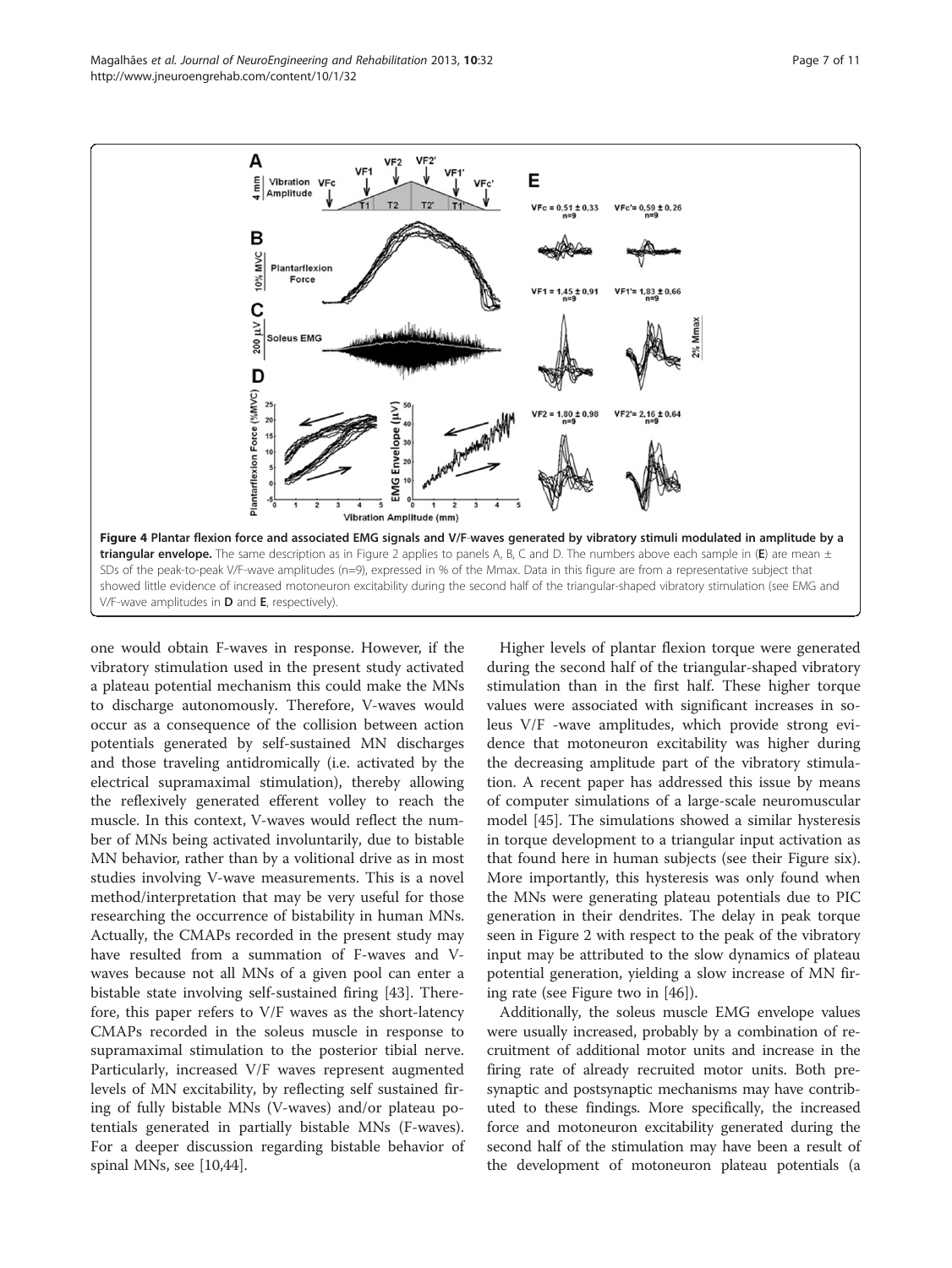postsynaptic mechanism) and/or synaptic post-tetanic potentiation (PTP, a presynaptic mechanism consisting of increased motoneuron EPSP amplitudes when a peripheral afferent discharges at a high rate). Both mechanisms could have been triggered by high frequency activation of large sensory afferents from the muscle spindles in response to the high-frequency vibratory stimuli delivered during the first 10 s of stimulation [\[12,](#page-9-0)[47\]](#page-10-0). Moreover, PTP may accelerate the development of plateau potential activation due to the increased membrane depolarizations. Computer simulations of the neuromuscular model mentioned above [[45](#page-10-0)] also showed a similar hysteresis that was found here (compare Figure [2C](#page-4-0) of the present paper and Figure eight left panel in [[45](#page-10-0)]). Hence, again the data are compatible with the development of bistability and plateau potentials

It is interesting to point out that the facilitation found at the level of the motoneuronal pool in the present experiments occurs despite the possible development of

in spinal cord MNs.

several inhibitory mechanisms. Successive activation of the Ia afferents could have led to postactivation synaptic depression due to reduced neurotransmitter release [\[47](#page-10-0)], offsetting (partially or completely) the putative PTP mechanism mentioned above. Ib tendon afferents may have responded to the sinusoidal vibration, even if not in a 1:1 relationship with each cycle [\[19](#page-9-0)], which could have activated inhibitory spinal interneurons. Recurrent inhibition from Renshaw cells may also have been involved, since the motoneurons were probably recruited in synchrony with the sinusoidal vibration [\[48](#page-10-0)].

Hence, in view of all the issues raised in the last paragraph, the results described in the present paper could not have been easily predicted beforehand, due to the interplay of many putative excitatory and inhibitory mechanisms. Apparently, the effect of plateau potentials (and perhaps PTP) was stronger than those due to inhibitory mechanisms that would have depressed the motoneuron pool excitability. The recent study of Frigon et. al. [\[6\]](#page-9-0) showed that extra forces evoked during electrical stimulation are primarily mediated by an intrinsic muscle property, since there was no evidence of a centrally mediated mechanism contributing to the extra torque generation. As stated in the Introduction section, there are important differences between the effects of electrical and vibratory stimuli, which are likely to account for the differences between the results and conclusions of the present study and that of Frigon et al. [[6\]](#page-9-0).

Qualitatively, a considerable inter-subject variability in the development of increased force and EMG levels and increased V/F -waves was observed, whereas variability within a given subject was much smaller. Between subjects, the responses ranged from little evidence of increased EMGs and V/F-waves to those in which clear increments could be observed. For example, the data shown in Figure [2](#page-4-0) are from a representative subject that showed clear increases in plantar flexion torque generation and soleus EMG build up as well as clear increases in V/F-wave amplitudes during the second half of the vibratory stimulation. Figure [4](#page-6-0) depicts data from a subject that exhibited a smaller evidence of this behavior (particularly with regard to the EMG build up and V/F-wave amplitudes). This variability may be explained by intersubject variations in the levels of monoamines such as serotonin and norepinephrine within the spinal cord, known to be related with the development of PICs in animal studies [\[15](#page-9-0)]. Interestingly, greater muscle force was observed on the descending slope of the triangular frequency ramps, even in the subjects that showed little evidence of increased EMGs and V/F -waves (Figure [4\)](#page-6-0). This provides evidence that despite the clear contribution from a centrally-mediated mechanism, peripheral properties intrinsic to the muscles also play a role (see below).

<span id="page-7-0"></span>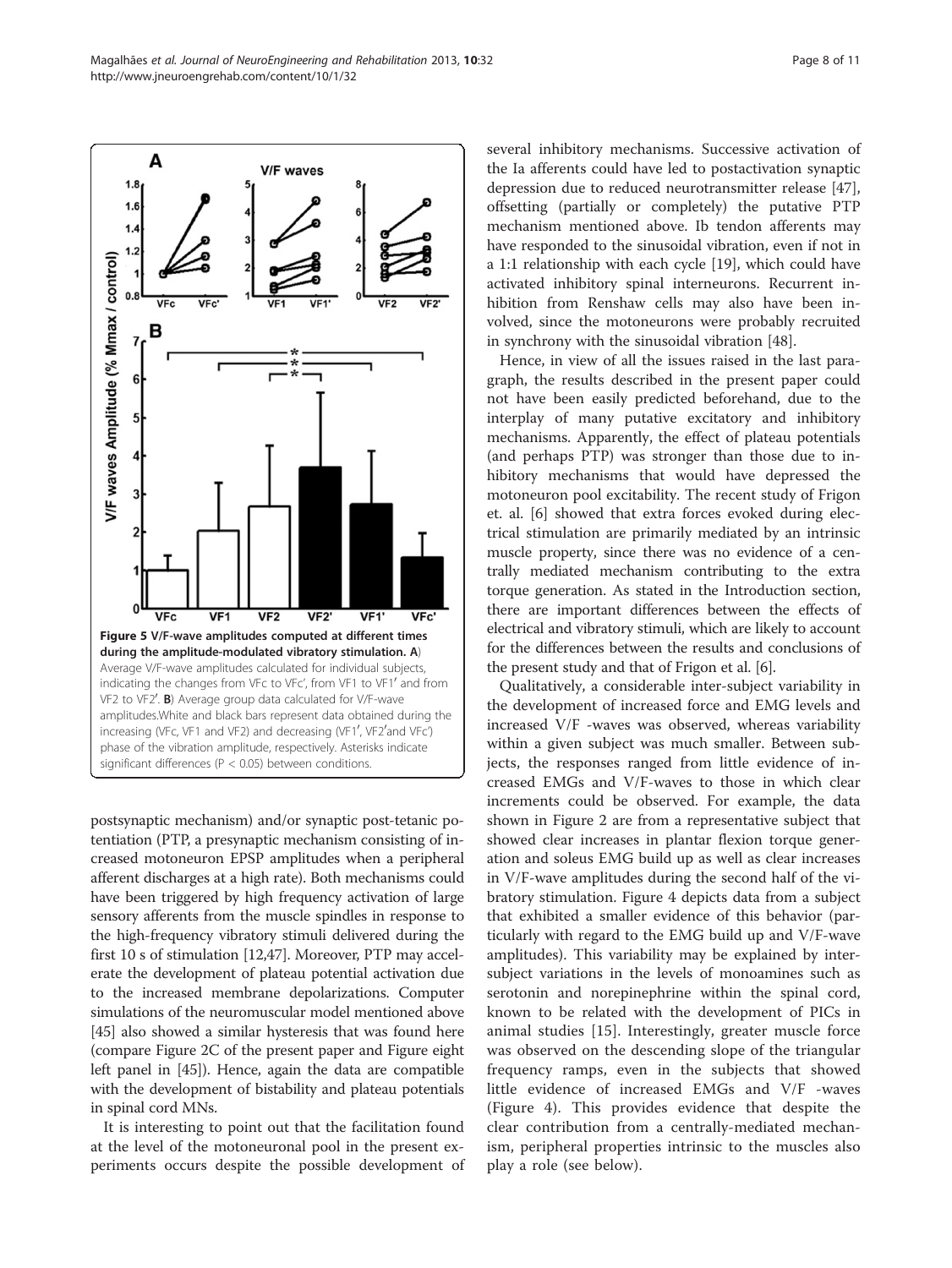Although vibratory stimuli may influence the level of cortical excitability [\[40\]](#page-10-0), the absence of voluntary contractions in our experimental paradigm makes it less likely that increased motoneuron excitability (as suggested by increases in V/F-wave amplitudes) is influenced by changes in cortical excitability, as could happen during voluntary or electrically-evoked contractions [[49](#page-10-0)]. Furthermore, the absence of voluntary contractions also makes it less likely that intrafusal thixotropy plays a role in the increased torque generation [\[50\]](#page-10-0) found during the second half of the vibratory stimulation. However, contributions from other peripheral mechanisms such as extrafusal thixotropy, intracellular calcium levels of muscle fibers and muscle potentiation from myosin light chain phosphorylation cannot be excluded and, indeed, there is evidence for a contribution of peripheral mechanisms, as already commented above. But, even with these peripheral mechanisms contributing to the generation of increased forces, there is a clear contribution from a central component, as evidenced by the significant increases in V/F-wave amplitudes.

Muscle stretch lowers the activation threshold of PICs [[16,17\]](#page-9-0) while PIC amplitudes in the triceps surae motoneurons (recorded in decerebrated cats) are larger with stretched muscles [[7\]](#page-9-0), which may be associated with the TVR facilitation that has been reported at longer muscle lengths [[6\]](#page-9-0). Nevertheless, the present research evidences that a centrally-mediated mechanism contributes to the vibration-induced extra torques, even though the soleus muscle (from which EMG signals were recorded) length used in the present experiments (in a neutral position, i.e. with the ankle joint at 90°) is less likely to reflect central motoneuron properties such as PIC activation than with the muscle stretched. Whether stronger evidence of a centrally-mediated mechanism in the generation of vibration-induced extra torques occurs at longer muscle lengths (changing the angle of the ankle) is a question to be investigated in future research. Furthermore, in addition to the amplitude-modulated paradigm presented here, it would be interesting to see the effects of frequency-modulated vibration on muscle force and CMAP amplitudes, which, technically speaking, represents a challenge since the amplitude of the frequencymodulated sinusoidal signals (i.e. the input to the electrical–mechanical transducer) would have to change in a specific way with the varying frequency in order to yield a constant vibration amplitude at the shaker's output.

Magalhães and Kohn [\[51](#page-10-0)] showed that alternated patterns of high-frequency vibratory bursts with lower frequency trains of electrical stimulation generated increased torques that were accompanied by increased soleus F-wave amplitudes, suggesting that an increased motoneuron excitability contributed to extra torques generation induced by the vibratory stimuli during electrically

evoked contractions of the human calf muscles. The present study extends those previous results by showing that vibration alone may generate substantial levels of muscle force (around 20–25% of the maximal voluntary contraction (MVC)), with a centrally-mediated mechanism contributing to extra torque generation. Moreover, the soleus CMAP amplitudes are interpreted in the present paper as V/F-waves, as detailed above. Such responses may have also occurred in the previous study [[51](#page-10-0)], even though at that time the authors interpreted them as F-waves exclusively.

It should be pointed out that the asymmetric behavior in force generation for a triangular-shaped muscle activation found in the present study is indeed a nonlinear phenomenon because the times involved in the increase and decrease in drive were very slow. This nonlinear behavior in force generation must certainly be taken into account by the central nervous system when planning and commanding specific muscle contractions and movements, probably by some previous learning of the specific behaviors shown by muscles.

The effect of vibration and exercise on human performance has been an issue of recent investigation [[40,52-55\]](#page-10-0). However, the real effectiveness of vibration and the physiological mechanisms underlying the adaptive responses to vibration exercise remain controversial [[56,57\]](#page-10-0). The results presented here suggest that vibratory stimuli, besides generating forces solely due to synaptic excitation (there is no direct stimulation of motor axons as may occur during electrically-evoked contractions), may trigger centrally-mediated excitatory mechanisms (e.g. plateau potentials). Thus, vibration-induced extra forces occurs in response to motoneuron recruitment presumably following the size principle, which is less fatiguing than forces generated by conventional patterns of electrical stimulation whose direct action on the motor axons either follows a random-order recruitment or a fast-fatigueable-first order of recruitment [\[58-60](#page-10-0)]. Therefore, vibratory stimulation may be suggested as a potential tool in a large diversity of rehabilitation protocols and exercise training programs. For example, vibration would be beneficial for therapeutic interventions designed to decrease muscle atrophy (in which the primary cause is the disuse-related loss of fatigue-resistant fibers [[61\]](#page-10-0)), or in rehabilitation protocols after spinal cord injury (in which paralyzed muscles often become more easily fatigued [[62\]](#page-10-0)).

#### Conclusion

The results showed that vibratory stimuli (applied to the Achilles tendon) modulated in amplitude by triangularshaped waves evoked increased forces during the decreasing phase of the vibration amplitude. A parallel increase in soleus V/F -wave amplitudes provided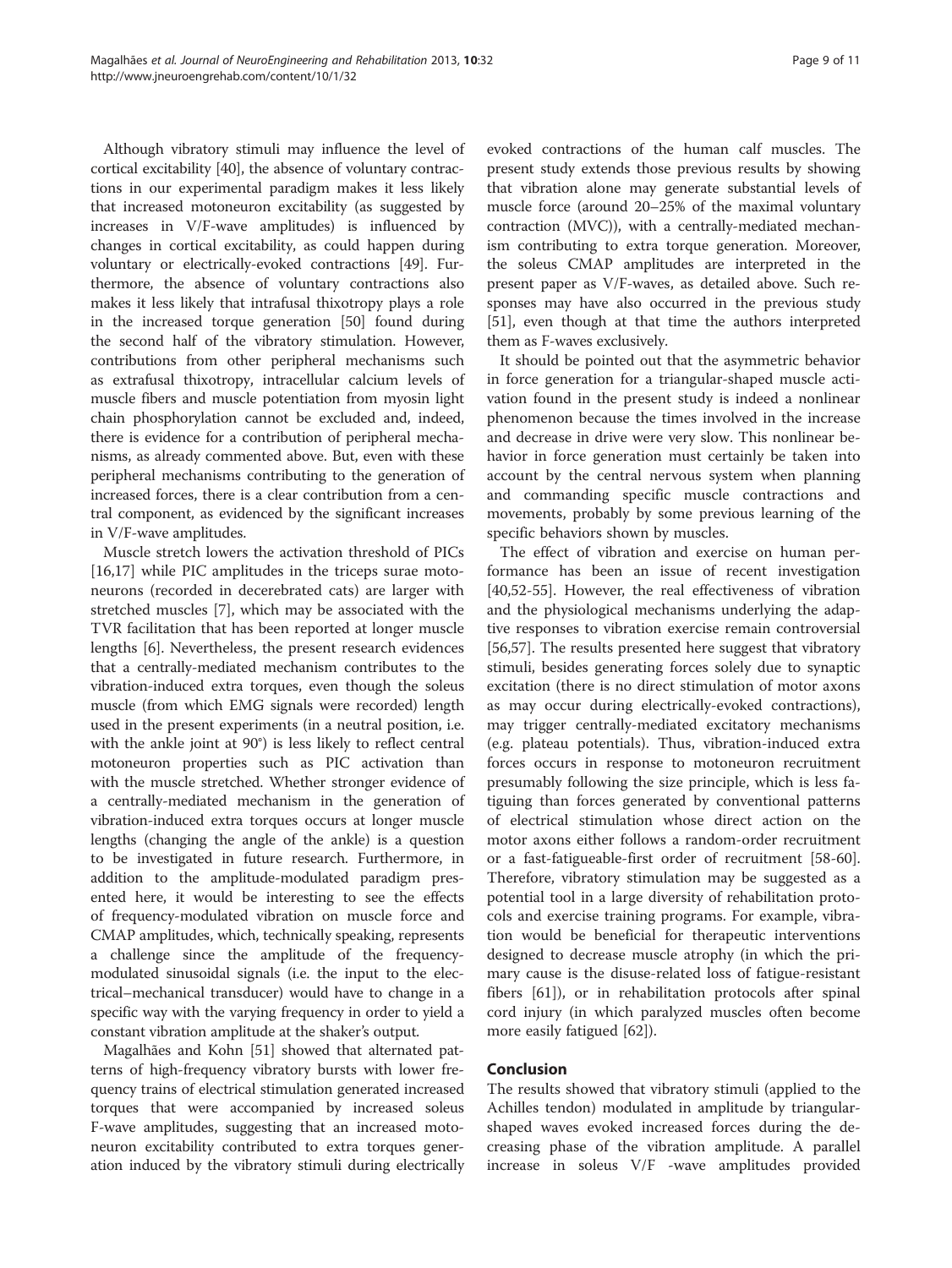<span id="page-9-0"></span>evidence that intrinsic neural mechanisms such as plateau potentials may play an important role in the extra torque generation. A similar mechanism (for example, induced by an excitatory descending drive rather than a vibratory stimulus) may assist in sustaining contractions during daily activities such as postural tasks or some types of voluntary movement. The vibration-induced increased motoneuron excitability (leading to increased torque generation) presumably activates spinal motoneurons following the size principle, which is a desirable feature for stimulation paradigms involved in rehabilitation programs and exercise training. The use of V-waves as indicators of the existence of spinal cord MNs that are discharging autonomously under the action of PICs is a methodological byproduct of the present research and may be a very useful tool for those studying these phenomena in humans.

#### Endnote

<sup>a</sup> In this paper, post-tetanic potentiation (PTP) refers to an increased synaptic transmission by the effects of a prior tetanus, causing PTP of the excitatory synaptic potential (caused by increased neurotransmitter release). In the literature, PTP is also used to describe the increase in force attributable to peripheral muscle properties, which will be named in this paper by their specific mechanisms such as myosin light chain phosphorylation.

#### Competing interests

The authors declare that they have no competing interests.

#### Authors' contributions

FHM and AFK were equally involved in the conceptualization and design of the study. FHM and DRT recruited subjects, managed data collection, completed data analysis and drafted the manuscript. AFK supervised data collection, assisted with drafting and provided critical revision of the manuscript. All authors read and approved the final manuscript.

#### Acknowledgements

The authors thank FAPESP (grant #11/13222-6 to FHM and #09/09286-9 to DRT) and CNPq (grants #473637/2009-0 and # 303313/2011-0 to AFK) for supporting their studies. The technical assistance of Sandro A. Miqueleti is gratefully acknowledged.

#### Received: 16 January 2012 Accepted: 28 February 2013 Published: 25 March 2013

#### References

- 1. Collins DF, Burke D, Gandevia SC: Large involuntary forces consistent with plateau-like behavior of human motoneurons. J Neurosci 2001, 21:4059–4065.
- 2. Collins DF, Burke D, Gandevia SC: Sustained contractions produced by plateau-like behaviour in human motoneurones. J Physiol 2002, 538:289–301.
- 3. Bergquist AJ, Clair JM, Lagerquist O, Mang CS, Okuma Y, Collins DF: Neuromuscular electrical stimulation: implications of the electrically evoked sensory volley. Eur J Appl Physiol 2011, 111:2409–2426.
- Blouin JS, Walsh LD, Nickolls P, Gandevia SC: High-frequency submaximal stimulation over muscle evokes centrally generated forces in human upper limb skeletal muscles. J Appl Physiol 2009, 106:370–377.
- Nickolls P, Collins DF, Gorman RB, Burke D, Gandevia SC: Forces consistent with plateau-like behaviour of spinal neurons evoked in patients with spinal cord injuries. Brain 2004, 127:660–670.
- 6. Frigon A, Thompson CK, Johnson MD, Manuel M, Hornby TG, Heckman CJ: Extra forces evoked during electrical stimulation of the muscle or its nerve are generated and modulated by a length-dependent intrinsic property of muscle in humans and cats. J Neurosci 2011, 31:5579-5588.
- 7. Hyngstrom AS, Johnson MD, Miller JF, Heckman CJ: Intrinsic electrical properties of spinal motoneurons vary with joint angle. Nat Neurosci 2007, 10:363–369.
- 8. Binder-Macleod S, Kesar T: Catchlike property of skeletal muscle: recent findings and clinical implications. Muscle Nerve 2005, 31:681–693.
- 9. Zhi G, Ryder JW, Huang J, Ding P, Chen Y, Zhao Y, Kamm KE, Stull JT: Myosin light chain kinase and myosin phosphorylation effect frequencydependent potentiation of skeletal muscle contraction. Proc Natl Acad Sci USA 2005, 102:17519–17524.
- 10. Heckmann CJ, Gorassini MA, Bennett DJ: Persistent inward currents in motoneuron dendrites: implications for motor output. Muscle Nerve 2005. 31:135–156.
- 11. Hultborn H: Plateau potentials and their role in regulating motoneuronal firing. Prog Brain Res 1999, 123:39–48.
- 12. Kiehn O, Eken T: Functional role of plateau potentials in vertebrate motor neurons. Curr Opin Neurobiol 1998, 8:746–752.
- 13. Crone C, Hultborn H, Kiehn O, Mazieres L, Wigstrom H: Maintained changes in motoneuronal excitability by short-lasting synaptic inputs in the decerebrate cat. J Physiol 1988, 405:321–343.
- 14. Mendell LM, Henneman E: Terminals of single Ia fibers: location, density, and distribution within a pool of 300 homonymous motoneurons. J Neurophysiol 1971, 34:171–187.
- 15. Hounsgaard J, Hultborn H, Jespersen B, Kiehn O: Bistability of alphamotoneurones in the decerebrate cat and in the acute spinal cat after intravenous 5-hydroxytryptophan. J Physiol 1988, 405:345-367
- 16. Bennett DJ, Hultborn H, Fedirchuk B, Gorassini M: Short-term plasticity in hindlimb motoneurons of decerebrate cats. J Neurophysiol 1998, 80:2038–2045.
- 17. Bennett DJ, Hultborn H, Fedirchuk B, Gorassini M: Synaptic activation of plateaus in hindlimb motoneurons of decerebrate cats. J Neurophysiol 1998, 80:2023–2037.
- 18. Fallon JB, Macefield VG: Vibration sensitivity of human muscle spindles and Golgi tendon organs. Muscle Nerve 2007, 36:21–29.
- 19. Roll JP, Vedel JP, Ribot E: Alteration of proprioceptive messages induced by tendon vibration in man: a microneurographic study. Exp Brain Res 1989, 76:213–222.
- 20. Eklund G, Hagbarth KE: Normal variability of tonic vibration reflexes in man. Exp Neurol 1966, 16:80-92.
- 21. Jankowska E, McCrea D, Mackel R: Oligosynaptic excitation of motoneurones by impulses in group Ia muscle spindle afferents in the cat. J Physiol 1981, 316:411-425.
- 22. Stuart GJ, Rymer WZ, Schotland JL: Characteristics of reflex excitation in close synergist muscles evoked by muscle vibration. Exp Brain Res 1986, 65:127–134.
- 23. Gorassini MA, Bennett DJ, Yang JF: Self-sustained firing of human motor units. Neurosci Lett 1998, 247:13–16.
- 24. Kamen G, Sullivan R, Rubinstein S, Christie A: Evidence of self-sustained motoneuron firing in young and older adults. J Electromyogr Kinesiol 2006,  $16:25-31$
- 25. Kiehn O, Eken T: Prolonged firing in motor units: evidence of plateau potentials in human motoneurons? J Neurophysiol 1997, 78:3061–3068.
- 26. Birnbaum A, Ashby P: Postsynaptic potentials in individual soleus motoneurons in man produced by achilles tendon taps and electrical stimulation of tibial nerve. Electroencephalogr Clin Neurophysiol 1982, 54:469–471.
- 27. Burke D, Gandevia SC, McKeon B: The afferent volleys responsible for spinal proprioceptive reflexes in man. J Physiol 1983, 339:535-552.
- 28. Burke D, Gandevia SC, McKeon B: Monosynaptic and oligosynaptic contributions to human ankle jerk and H-reflex. J Neurophysiol 1984, 52:435–448.
- 29. Binder-Macleod SA, Clamann HP: Force output of cat motor units stimulated with trains of linearly varying frequency. J Neurophysiol 1989, 61:208-217.
- 30. Frigon A, Carroll TJ, Jones KE, Zehr EP, Collins DF: Ankle position and voluntary contraction alter maximal M waves in soleus and tibialis anterior. Muscle Nerve 2007, 35:756–766.
- 31. Zehr PE: Considerations for use of the Hoffmann reflex in exercise studies. Eur J Appl Physiol 2002, 86:455-468.